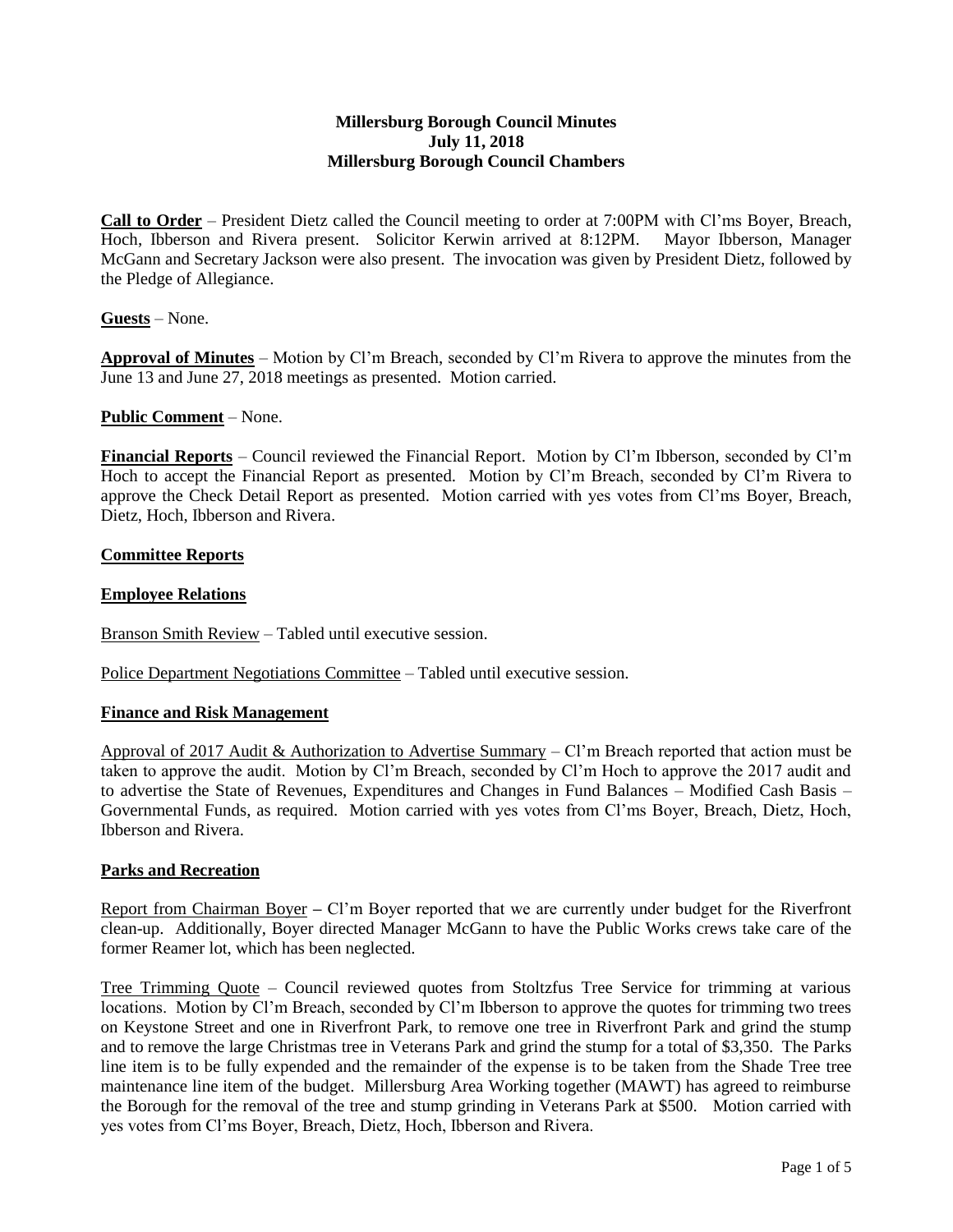Facility Use Agreement – Millersburg Midget Football Association – The organization has requested the use of MYO Park and the former Reamer lot for football practices from August 1 through October 31. Manager McGann reviewed the special requirements. Motion by Cl'm Boyer, seconded by Cl'm Hoch to approve the agreement as presented, waiving the user fee. Motion carried.

YSM Invoices – Council reviewed invoices for March through June for work on the MYO Park project. Motion by Cl'm Rivera, seconded by Cl'm Breach to approve paying the total of \$14,360.70 to YSM from the DCNR grant and to request reimbursement from Dauphin County. Motion carried with yes votes from Cl'ms Boyer, Breach, Dietz, Hoch, Ibberson and Rivera.

# **Property**

New Storage Building – Cl'm Rivera circulated a drawing of a new building to possibly be erected on the Keystone Street lot. The building would have the same square footage as the Pine Street garage, but would have a different footprint. Council discussed inside/outside salt bins and other options. It was suggested that Manager McGann try to tour a few municipal facilities to get ideas and feedback. Recalculations need to be done with the Clean-Up Day dumpsters placed. Research needs to be done for special storage of any materials to be housed.

**Public Safety** – Cl'm Ibberson had nothing to report.

# **Streets**

Borough Ordinance No. 3-18 – Market Street Parking Restrictions and Borough Ordinance No. 4-18 – Center Street Parking Restrictions – Ordinance No. 3-18 establishes compact car parking at certain specified locations for improved visibility. Ordinance No. 4-18 extends the "No Parking Here to Corner" zone on the north side of Center Street at River Street. Cl'm Hoch reported that the signs have been ordered for both areas and that the pubic seems to be supportive. Motion by Cl'm Hoch, seconded by Cl'm Breach to adopt Borough Ordinances No. 3-18 and 4-18. The effective date of both ordinances will be when the signs are erected. Motion carried.

Borough Resolution No. 18-14 – Apple Alley Sink Hole – This resolution permits Borough Council to declare an emergency purchase and bypass the normal procurement procedure, to repair a sink hole on Apple Alley, south of the Pine and Walnut Streets intersection. New Enterprise Stone and Lime Company will repair the sink hole for \$25,000. The work is scheduled for July 12 and will be funded by the overage in the police part-time wages line item. Motion by Cl'm Hoch, seconded by Cl'm Rivera to approve Borough Resolution No. 18-14. Motion carried with yes votes from Cl'ms Boyer, Breach, Dietz, Hoch, Ibberson and Rivera.

State Street Storm Sewer Relocation Project – HRG Change Order No. 2 – HRG was previously asked to rework the Change Order, which indicates a decrease of \$4,500. Motion by Cl'm Hoch, seconded by Cl'm Ibberson to approve Change Order No. 2 and Work Change Directive No. 1. Motion carried with yes votes from Cl'ms Boyer, Breach, Dietz, Hoch, Ibberson and Rivera. The new contract total is now \$943,970.

HRG Application for Payment No. 3 – This invoice is for the construction phase, at \$145,019.25. Motion by Cl'm Hoch, seconded by Cl'm Breach to forward the invoice to Dauphin County for direct payment. Motion carried.

Pothole Repairs and Paving Project – Manager McGann reported that New Enterprise will be starting the pothole repairs on July 25 and will follow with the main paving project.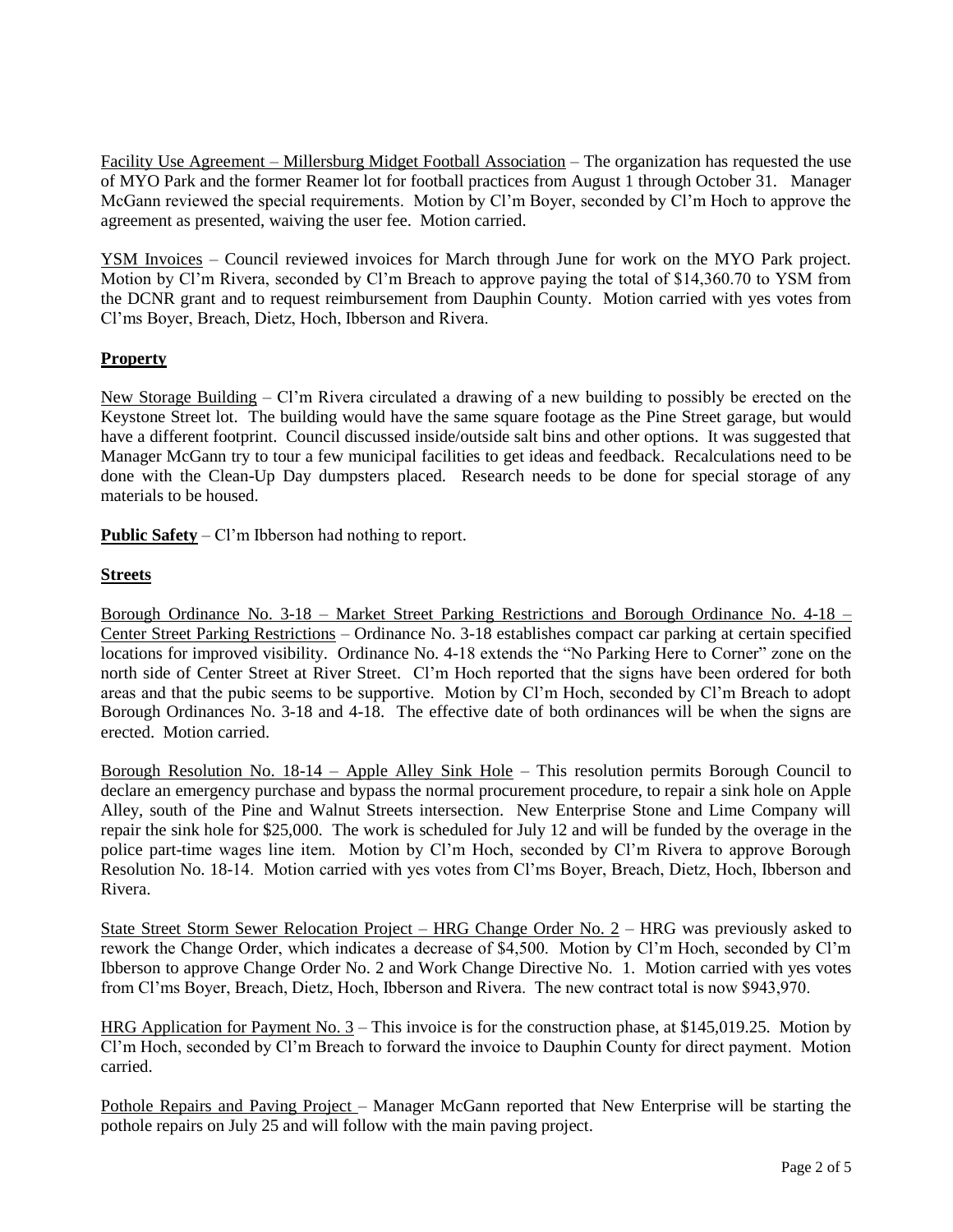Council Direction – Manager McGann was instructed to contact PennDOT regarding the Borough's request to have the trimming along the Wiconisco Creek bank completed so that the Welcome to Millersburg sign is visible. McGann was also directed to contact Norfolk Southern Railroad to discuss the Center Street ponding issue, just east of the railroad tracks.

**Economic Development** – Cl'm Dietz reported that the screenings for Millersburg were shown on PCN recently. They are also available on the PSAB and PCNTV websites. The Colonnade viewing party is scheduled for July 30.

**Mayor's Report –** The June Police Department statistical reports were provided to all Cl'ms. Mayor Ibberson reported that the new police vehicle is in front of the building this evening. The system for electronic submission of citations is now functional for the cars, Police Department office and the District Justice's office.

Fireworks Event Feedback – Cl'm Rivera reported that the riverbank was not cleared very well. Additionally, Cl'm Boyer reported that the curb trimming around town has not been done and directed that the Public Works crew take care of this. Council directed Manager McGann to revisit the current Public Works comp time policy with specific policy clarifications.

President Dietz called an executive session at 8:15 PM for legal and personnel issues. Manager McGann and Secretary Jackson were excused for a portion of the executive session and then returned to Council Chambers. Solicitor Kerwin left the meeting at the conclusion of the executive session. President Dietz called the meeting back onto regular session at 9:10PM.

Police Contract Negotiations Committee – President Dietz appointed Cl'ms Hoch and Rivera to the Ad Hoc Police Contract Negotiations Committee.

Branson Smith Review – Motion by Cl'm Beach, seconded by Cl'm Ibberson to award a 50 cents per hour increase to Branson Smith, retroactive to his 60 day mark, upon receiving a positive review. Motion carried with yes votes from Cl'ms Boyer, Breach, Dietz, Hoch, Ibberson and Rivera.

**Manager's Report** – Written report provided to all Cl'ms. McGann also reported that we received a \$300 check from MAWT from the Cherry Blossom Festival for the Park Committee. Council directed McGann to clarify whether this is truly for the Park Committee or if it is their promised \$300 annual tree maintenance donation.

## **Unfinished Business**

Welcome Center Concession Center Rental – Manager McGann reported that he has not heard back from JoAnne Smyre regarding the lease. Council directed McGann to advise her that she has until July 25 to respond, after which time the concession stand availability will be re-advertised.

#### **New Business**

Borough Resolution No. 18-12 – Co-Sponsorship of Borough's Gaming Grant Application – This resolution requests Dauphin County sponsorship of the Borough's application for a Gaming Grant for funding for the Center Street Basin Flood and Erosion Control Program. This is an extension of the State Street Storm Sewer Relocation Project and covers three specific alternates within that project.

Borough Resolution No. 18-13 – Municipal Co-Sponsorship of Moose's Gaming Grant Application – This resolution states Millersburg Borough's agreement to co-sponsor the Millersburg Moose's Gaming Grant application for funding for ADA upgrades and sidewalk repairs.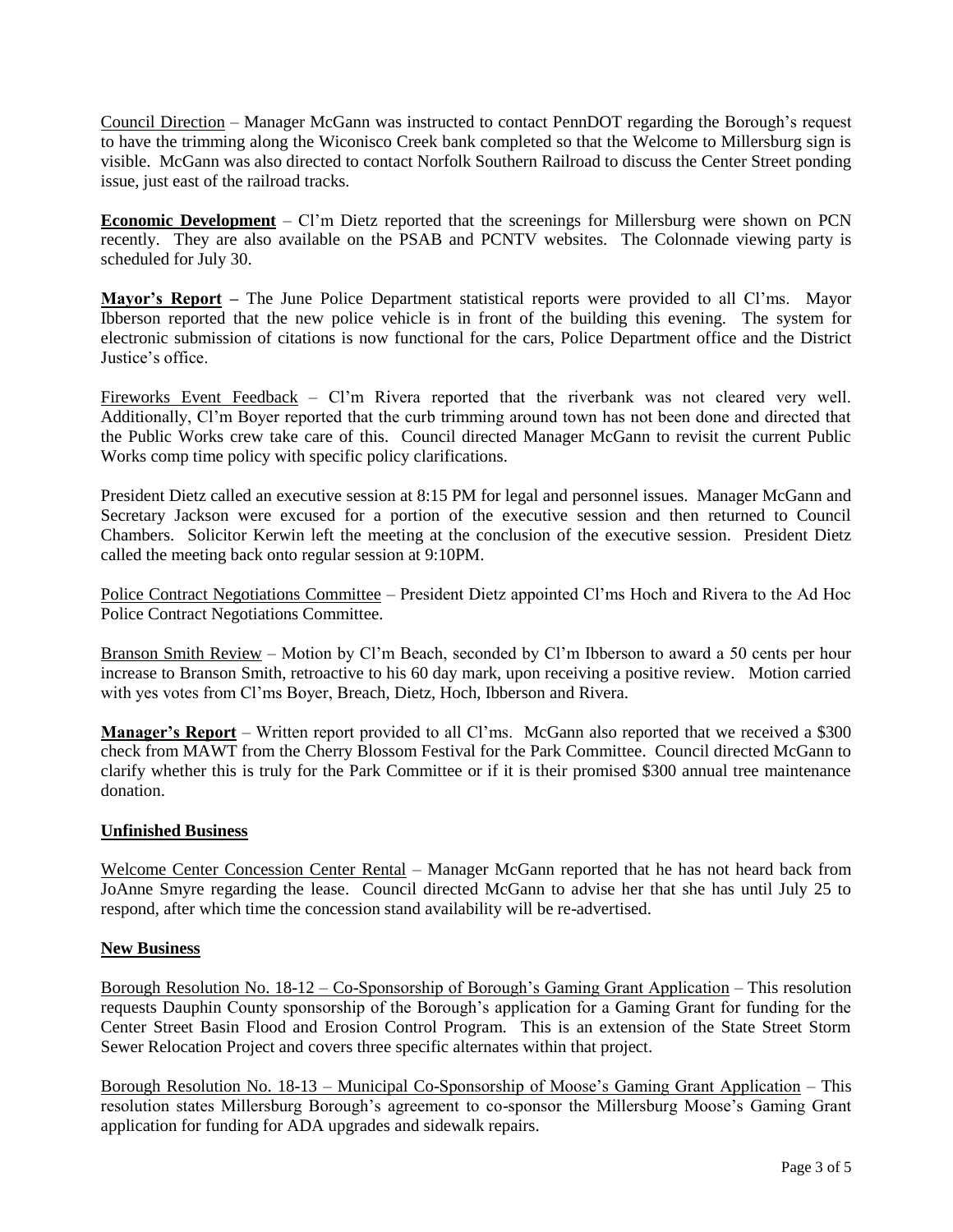Motion by Cl'm Breach, seconded by Cl'm Ibberson to approve both Borough Resolution Nos. 18-12 and 18-13. Motion carried.

Borough Resolution No. 18-15 – Recognizing Katherine J. Wolfe's Service – This resolution honors Katherine J. Wolfe's community service through her participation on the Millersburg Borough Council and Millersburg Planning Commission and extends condolences to her family. Motion by Cl'm Breach, seconded by Cl'm Hoch to approve Borough Resolution No. 18-15. Motion carried.

Council Vacancy – President Dietz declared an open Council seat and directed Manager McGann to prepare and submit a press release and to post the vacancy on the Borough's Facebook page and website. Letters of interest are to be received by August 8.

**Communications** – All communications were made available to Cl'ms. There was nothing requiring Council action.

HRG – CDBG-DR Storm Sewer Relocation Project – Manager McGann reported that we are on target for completion.

### **Organization Reports**

Upper Dauphin COG – Draft minutes were provided. President Dietz announced that the next meeting will be in September, hosted by Upper Paxton Township.

Millersburg Planning Commission – Minutes were provided. Motion by Cl'm Ibberson, seconded by Cl'm Rivera to appoint Brian Hoch to fill the remainder of Kathy Wolfe's term. Motion carried.

Millersburg Pool Association – Manager McGann reported that we have not received any splash pad plans yet. President Dietz directed McGann to get a timeline from the Pool Board.

Millersburg Fire Company – June meeting minutes were provided to all Cl'ms. There were some errors in the information regarding the volunteer firefighter tax credit. Chief Snyder will get corrections made. On behalf of Council, President Dietz thanked the Fire Company for their condolence card for Cl'm Kathy Wolfe's passing.

Millersburg Area Authority – June minutes were provided to all Cl'ms.

Dauphin County Tax Collection Committee – Secretary Jackson reported that a special meeting was held in June to review the new contract with Keystone Collections Group. The new contract lowers Keystone's fee from 1.45% to 1.38%, effective 7/01/18. Their bond was lowered from \$3,280,000 to \$2,500,000 and they will be closing their Harrisburg office. The July 2018 meeting was cancelled. The next regular meeting is September 2018.

Millersburg Ferry Boat Association – No report.

Dauphin Lebanon County Boroughs Association – Invitations to the July meeting were provided to all Cl'ms. The speaker will be from LTAP.

Zoning Hearing Board – Council reviewed a letter of interest from Dennis A. Maloskey. Motion by Cl'm Breach seconded by Cl'm Ibberson to appoint Dennis Maloskey to fill the remainder of Brian Musa's term on the Zoning Hearing Board. Motion carried.

Upper Dauphin Industrial Development Authority – There was no report.